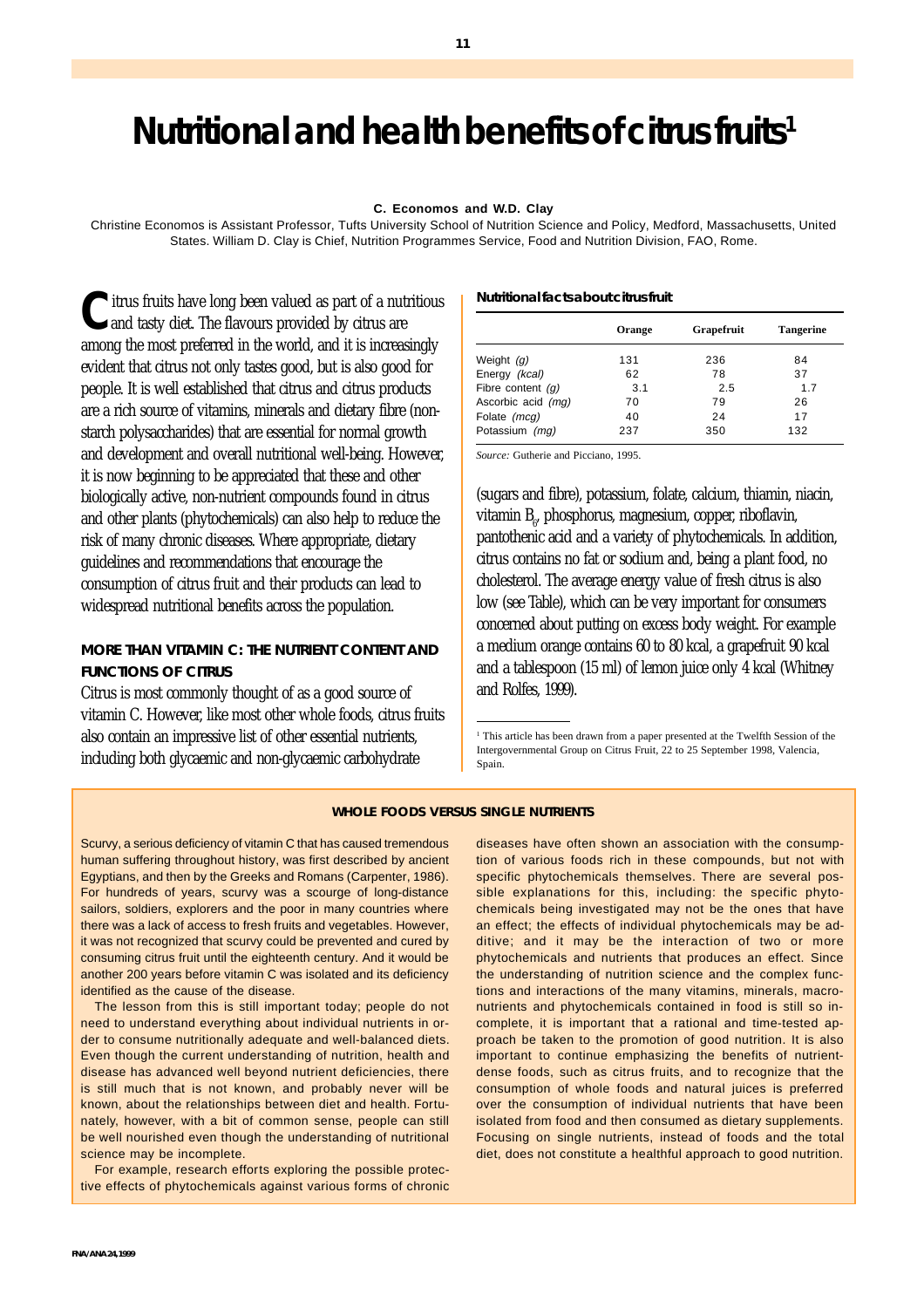## **Carbohydrate**

The main energy-yielding nutrient in citrus is carbohydrate; citrus contains the simple carbohydrates (sugars) fructose, glucose and sucrose, as well as citric acid which can also provide a small amount of energy. Citrus fruits also contain non-starch polysaccharides (NSP), commonly known as dietary fibre, which is a complex carbohydrate with important health benefits. The predominant type of fibre in citrus is pectin, making up 65 to 70 percent of the total fibre. The remaining fibre is in the form of cellulose, hemicellulose and trace amounts of gums. Citrus also contains lignin, a fibre-like component. In the body, NSP holds water-soluble nutrients in a gel matrix which delays gastric emptying and slows digestion and absorption. This tends to promote satiety, and may reduce the rate of glucose uptake following consumption of glycaemic (available) carbohydrate, thus helping to prevent a surge in blood glucose levels. Improper regulation of blood glucose results in either hyperglycaemia (high blood glucose) or hypoglycaemia (low blood glucose). NSP can also interfere with the reabsorption of bile acids which may help in lowering plasma cholesterol levels.

A reasonable goal for dietary NSP/fibre intake is 25 to 30 g/day, but in many developed countries the actual average intake is closer to 15 g (USDA, 1996; United States National Academy of Sciences, Food and Nutrition Board, 1989; Cleveland, Goldman and Borrud, 1996). With one medium orange containing approximately 3.0 g of NSP, citrus fruit can make a valuable contribution to meeting the daily fibre goal (Whitney and Rolfes, 1999).

# **Vitamin C**

Vitamin C (ascorbic acid), an essential water-soluble vitamin, plays a key role in the formation of collagen, a primary component of much of the connective tissue in the body. Adequate collagen synthesis is essential for strong ligaments, tendons, dentin, skin, blood vessels and bones, and for wound healing and tissue repair. The weakening of these tissues is a symptom of vitamin C deficiency. Vitamin C is an important aid in the absorption of inorganic iron; it has also been shown to aid in the treatment of anaemia and stress. Contrary to popular belief, vitamin C does not seem to prevent the onset of the common cold, but in some studies it has been reported to reduce the length and severity of the symptoms.

Contemporary interest in vitamin C centres on its ability to perform antioxidant functions. As an antioxidant, it can help prevent the cell damage done by "free radical" molecules as they oxidize protein, fatty acids and deoxyribonucleic acid (DNA) in the body. Free radical damage has been implicated in the progression of several diverse and important disease states including cancer, cardiovascular disease and cataract

formation (Gershoff, 1993; Harats *et al.,* 1998; Jacques *et al.,* 1997). Being a good source of antioxidants, if regularly consumed, citrus can be an important part of a diet aimed at reducing the risk of such chronic disease.

 Only 10 mg of vitamin C per day are required to prevent vitamin C deficiency and the devastating disease scurvy (United States National Academy of Sciences, Food and Nutrition Board, 1990). However, for good health and sufficient body storage of vitamin C, 30 to 100 mg/day is generally recommended, although some recent studies have provided evidence that more than 200 mg/day may be optimal for the prevention of chronic disease. Too much vitamin C (above 500 mg), generally seen with very high levels of supplementation, may be dangerous, especially for those at risk of iron overload (Fleming *et al.,* 1998). Consuming five servings of fruits and vegetables each day can result in an intake of about 200 mg of vitamin C. Citrus fruits are a particularly good source of vitamin C, with one medium orange or grapefruit providing approximately 70 mg and 56 mg, respectively. A 225 ml glass of orange juice contains approximately 125 mg of vitamin C (Whitney and Rolfes, 1999).

# **Folate**

Folate is a water-soluble vitamin essential for new cell production and growth. It helps in the production of DNA and ribonucleic acid (RNA) and mature red blood cells, which ultimately prevent anaemia. In the United States, the recommended daily intake of folate is 180 mcg for females and 200 mcg for males. Over the past decade, however, it has become clear that higher levels of folic, 400 mcg, are associated with the prevention of neural tube defects, a severe birth defect (Centers for Disease Control and Prevention, 1992). A 225 ml glass of orange juice provides 75 mcg of folic acid (Whitney and Rolfes, 1999).

## **Potassium**

Potassium is an essential mineral that works to maintain the body's water and acid balance. As an important electrolyte, it plays a role in transmitting nerve impulses to muscles, in muscle contraction and in the maintenance of normal blood pressure. The daily requirement of potassium is approximately 2 000 mg and, while frank deficiency of potassium is rare, there is some concern that a high sodium-to-potassium intake ratio may be a risk factor for chronic disease. Increased consumption of citrus fruits and juices is a good means of increasing potassium intake. One medium orange and one 225 ml glass of orange juice provide approximately 235 mg and 500 mg of potassium, respectively (Whitney and Rolfes, 1999).

#### **Phytochemicals**

These naturally occurring compounds found in plants have a wide range of physiological effects and may help to protect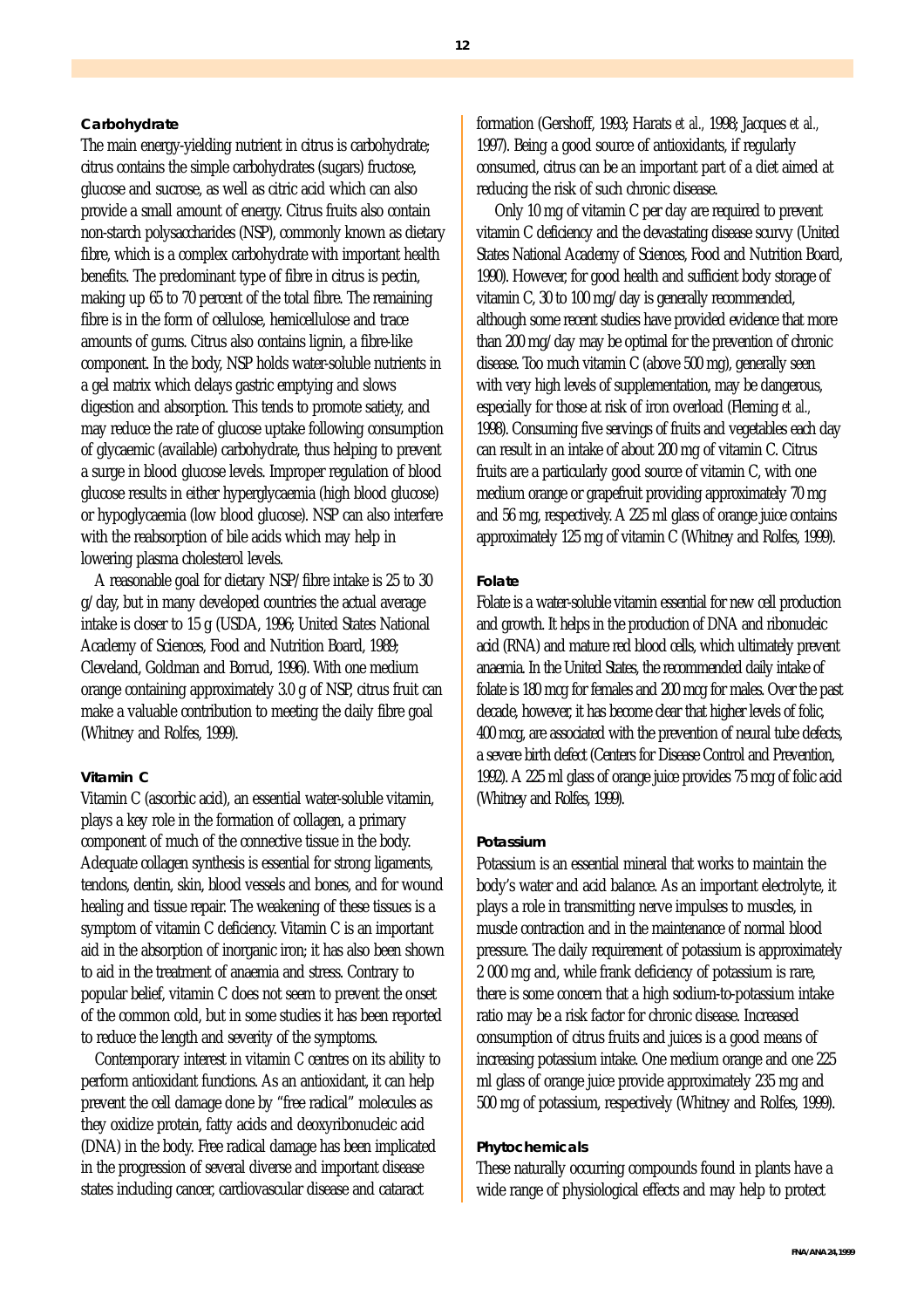against various chronic diseases, including cancer and heart disease. The wide variety and number of known phytochemicals continue to grow, as does understanding of their role and importance in the diet (Steinmetz and Potter, 1991). Several classes of phytochemicals, including monoterpenes, limonoids (triterpenes), flavanoids, carotenoids and hydroxycinnamic acid, have been isolated from citrus (see Figure 1).

The possible anticarcinogenic mechanisms of phytochemicals include their antioxidant capabilities, their effects on cell differentiation, an increased activity of the enzymes that detoxify carcinogens, an altered colonic milieu, and the blocking of nitrosamines. The regular intake of a varied mix of phytochemicals is only possible through the consumption of plant-based foods, such as citrus, as part of the normal diet.

# **PREVENTION POTENTIAL OF CITRUS**

There is considerable evidence that citrus foods may help reduce the risk, or retard the progression, of several serious diseases and disorders (see Figure 2).

## **Cardiovascular disease**

It is well accepted that a diet low in saturated fat and cholesterol and rich in fruits and vegetables reduces the risk of heart disease. Epidemiological studies have also shown a significant association between vitamin C intake and protection

#### **1 Phytochemicals in citrus fruits**

Plants are sources of phytochemicals, which provide significant health benefits and are generally available only from the diet.

#### **Citrus fruits provide these phytochemicals:**

- monoterpenes
- limonoids (triterpenes)
- flavanoids
- carotenoids
- 
- hydroxycinnamic acid

# **The prevention potential of citrus**

- Cardiovascular disease
- Heart disease
- Hypertension
- Stroke
- Cancer

**2**

- Neural tube defects: spina bifida and anencephaly
- Anaemia



against cardiovascular mortality, but the precise mechanism of protection is still unclear. One major culprit in the development of heart disease appears to be a high level of oxidized low-density lipoprotein (LDL), the so-called bad cholesterol. Significantly, a recent study has shown that high intakes of vitamin C (500 mg/day) obtained from the juice of freshly squeezed oranges, prevented a rise in the levels of oxidized LDL, even in the presence of a high-saturated fat diet (Harats *et al.,* 1998).

A low dietary intake of folate contributes to the decrease of plasma folate and the raising of plasma homocysteine levels (Bloom, 1998; Tucker *et al.,* 1996). Homocysteine is a toxic agent for the vascular wall and, when plasma levels rise above normal, there is an increased risk of cardiovascular disease. An inverse dose-response relationship has been identified for fruit and vegetable intake and plasma homocysteine levels. Frequent consumption of folate-rich foods, such as oranges and orange juice, tends to increase plasma folate levels and, thus, lower homocysteine levels.

#### **Cancer**

After numerous studies of fruit and vegetable intake and cancer development, there is a consensus that consuming these foods has a protective effect (Block, Patterson and Subat, 1992). However, it is unlikely that one anticarcinogenic substance in particular is responsible for the benefit. There is reasonable scientific support for vitamin C's protective role in cancer. Many of the animal, cell culture and human studies have suggested it has a positive effect. However, epidemiological studies provide good evidence that protective effects are more closely associated with the consumption of fruits and vegetables rather than with the enormous levels of vitamin C often used in cell culture and animal studies.

#### **Neural tube defects**

During the first stage of pregnancy, adequate folate intake is critical for reducing the risk of severe birth defects, namely spina bifida and anencephaly. Public health recommendations in the United States include the consumption of 400 mcg of folate per day for women of child-bearing age (Centers for Disease Control and Prevention, 1992). Regular consumption of citrus foods can help supply adequate folate and thus reduce the risk of these birth defects.

#### **Anaemia**

Vitamin C can increase the absorption of non-haem iron (the inorganic iron form found in plant foods) two- to fourfold (Fleming *et al.,* 1998). The bioavailability of non-haem iron is much lower than that of haem iron, which is found in foods of animal origin (Whitney and Rolfes, 1999). Vegetarians and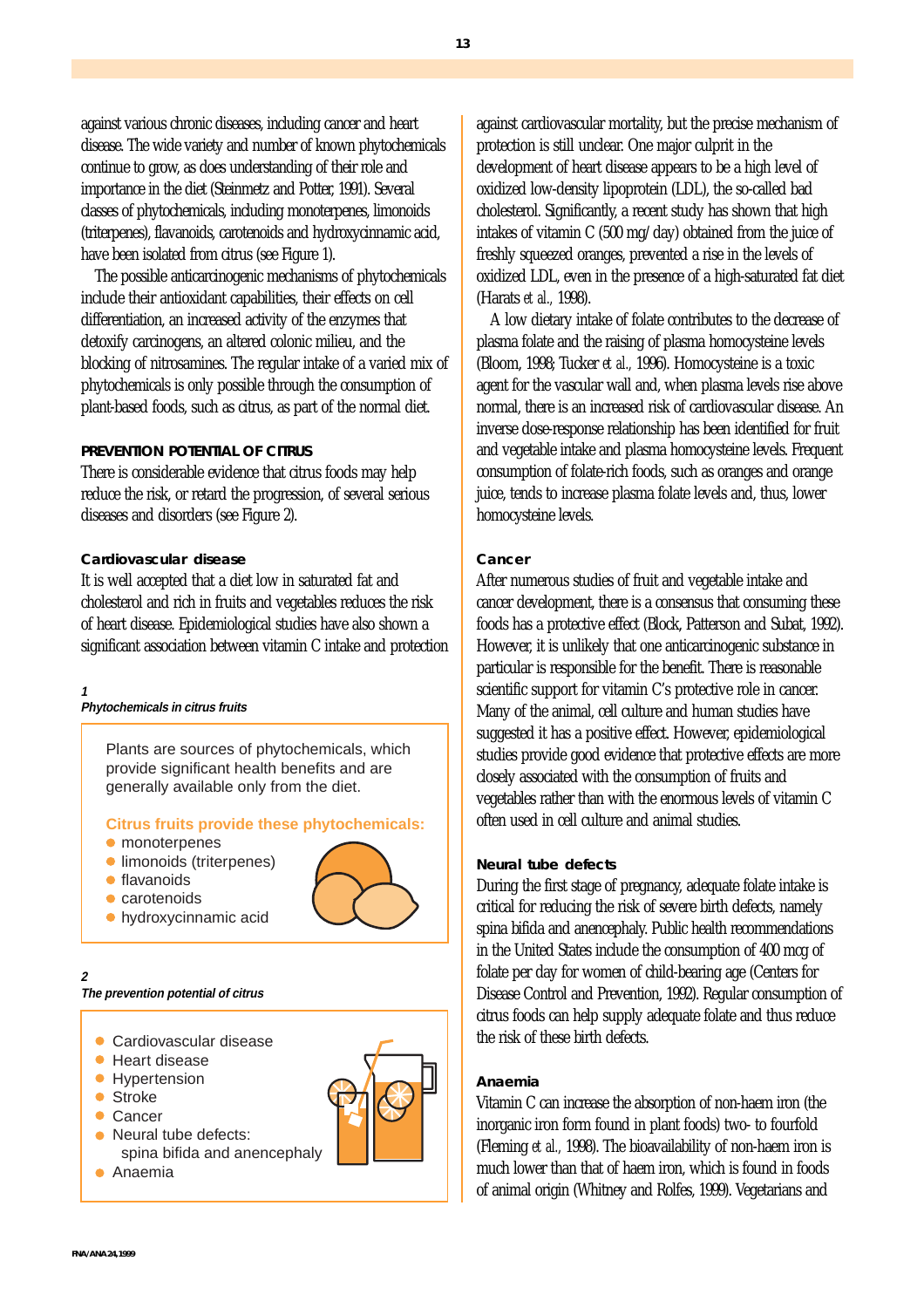individuals who consume little meat and animal products are at an increased risk of iron-deficiency, which can progress to anaemia over time. Worldwide, anaemia is one of the most serious nutrient-related public health problems, resulting in poor growth, impaired psychomotor development, reduced physical performance and decreased cognitive function. Consuming citrus fruits rich in vitamin C can help prevent anaemia and its devastating consequences.

## **Cataracts**

Oxidation of the eye's lens plays a central role in the formation of age-related cataracts. The role of dietary antioxidants, such as vitamin C, in the aetiology of cataracts has been a recent focus of research (Jacques *et al.,* 1997). Lower cataract risk has been shown in individuals with high blood concentrations or intakes of vitamin C and carotenoids. There is now evidence to show that a high level of vitamin C intake over the long term decreases the risk of cataract development. Although epidemiological studies that measure past nutrient intake and status suggest a protective effect from citrus, further studies are needed to examine the long-term benefits of citrus fruit consumption and cataract protection.

## **RESEARCH**

#### **Bone metabolism and osteoporosis**

The influence of nutrient intake on bone density is an area of current research with many unanswered questions. Long-term intake of various foods may be important to bone health, possibly because of their beneficial effect on the acid base balance (New *et al.,* 1997). Vitamin C intake has been associated with bone mineral density, but more work in this area is necessary to understand the mechanism of interaction.

# **Kidney stone disease**

A kidney stone is a crystal structure formed by excessive salts in the urine. The most common type of stone is the calcium stone. A stone will increase in size until it is not passable and becomes lodged in the ureter. Stone symptoms include severe back pain, blood in the urine and fever. Stones strike men three to four times more often than women. Some people prone to stones have been found with insufficient levels of citrate in their urine and it has been suggested that eating citrus fruits and drinking orange juice may help prevent kidney stones by increasing urinary citrate. More research is needed in this area, but increasing fruit consumption is a nutritionally sound recommendation that may prove to be very beneficial for individuals at risk of certain kinds of kidney stones.

#### **Cognitive function**

Elevated homocysteine levels are associated with cognitive

dysfunction in the elderly. Older subjects with greater intakes of fruits and vegetables, and the corresponding nutrients vitamin C and folate, have been shown to perform better on cognitive tests (Ortega *et al.,* 1997). The consumption of a satisfactory diet, containing nutrient-dense foods, appears to be associated with better cognitive function in the elderly. More research is needed to determine the effect of long-term citrus consumption on cognition.

#### **Asthma**

Some studies suggest that a diet low in vitamin C is a risk factor for asthma (Hatch, 1995). Vitamin C is the major antioxidant substance present in the airway surface liquid of the lungs, where it could be important in protecting against oxidants. More research is needed to understand whether vitamin C and citrus consumption is protective in the causation and progression of asthma.

#### **FACTORS AFFECTING CITRUS CONSUMPTION**

In many populations, even among people who know that citrus is nutritious, the consumption of citrus is often very low. The reasons for this are varied, but it indicates that knowledge of a nutritional benefit is just one of the many factors that influence food choices (Nestle *et al.,* 1998). Among the other factors that greatly influence what foods people consume are: an individual's food preferences and previous experience with a given food; cultural values, perceptions, attitudes and societal influences including the media and advertising; and, most directly, the availability, taste and price of food items (see Figure 3). For these reasons, it is difficult to bring about widespread behavioural change. Clearly, strategies are more likely to modify behaviour and improve health if they are directed towards the relevant influences and barriers (Bandura, 1986; Contento, 1995). Some of the barriers to purchasing and consuming citrus are high cost, fear of harmful pesticides and quick spoilage (FMI, 1998).

Over the past two decades, rising incomes and the shift in consumer preferences towards healthier, more convenient products have contributed to a growth in demand for citrus. Income levels also influence the variety and form of citrus consumed; in developed countries more processed citrus is consumed than in developing countries where people consume more fresh citrus (see Figure 4) (USDA, 1997; Putnam and Allshouse, 1997). Further increases in citrus consumption are possible, but will require an integrated approach to improving consumer awareness and bringing about behavioural change.

# **CONCLUSIONS**

The health benefits associated with citrus consumption are clear (see Figure 5). Citrus fruits are nutrient-dense foods that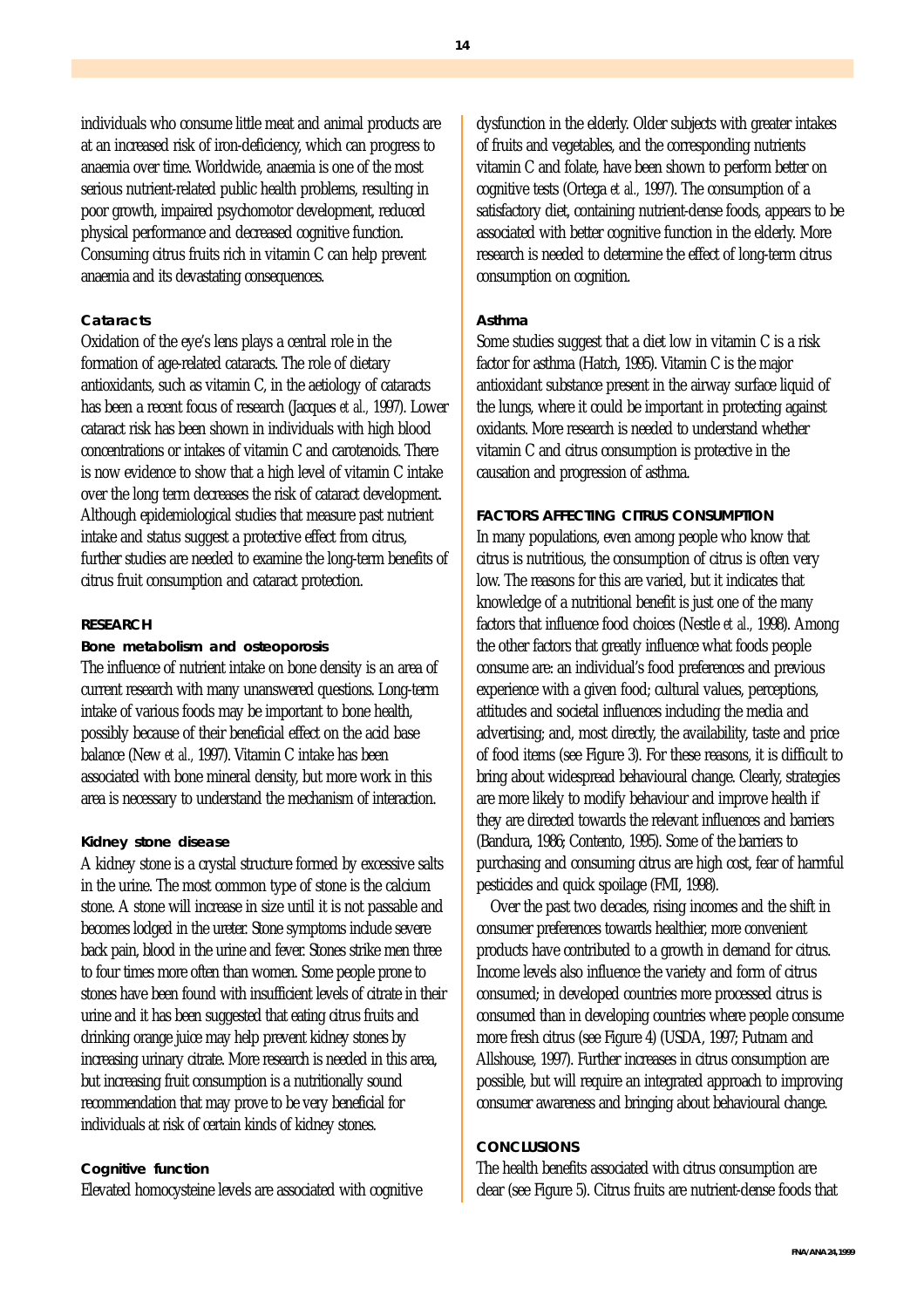

**<sup>5</sup> 4 Fruit consumption in the United States, 1970-1996** Fresh citrus Fresh non-citrus Processed **1970 1975 1980 1985 1990 1995 1996** Pounds per person 160  $140$ 120 100 80  $60$  $40$  $20$  $\Omega$ 

- **Vulnerable groups most likely to benefit from high citrus consumption**
	- Smokers
	- Alcoholics
	- Patients with severe burns, fracture, fever, tuberculosis and post-surgery
	- Critically ill patients
	- **Immuno-compromised individuals**
	- Children
	- The elderly

can be good sources of carbohydrates, including dietary fibre, and many vitamins and minerals. Citrus fruits are equally valuable among populations who need to overcome and prevent micronutrient deficiencies as well as those concerned with problems of overnutrition, obesity and diet-related chronic diseases. For example, citrus is an ideal component of low-fat, sodium-restricted diets.

As nutritionists and public health specialists learn more about the relationship between diet and health, the importance of balanced and varied dietary intakes becomes ever more evident. Accordingly, there is an increasing emphasis on promoting high levels of fruit and vegetable intakes among most population groups. Citrus consumption has a considerable potential to expand as part of this overall recommended increase in fruit and vegetable consumption.

While the supply of citrus is a problem in some areas, a greater obstacle is often the lack of effective demand for citrus. Addressing both supply and demand problems, as appropriate, will require that a range of issues, such as agriculture and trade policies, food and nutrition policies, dietary guidance and nutrition education, and marketing, are addressed effectively and in a comprehensive manner. In many countries, a multifaceted approach that brings together, as appropriate, representatives of producers, processors,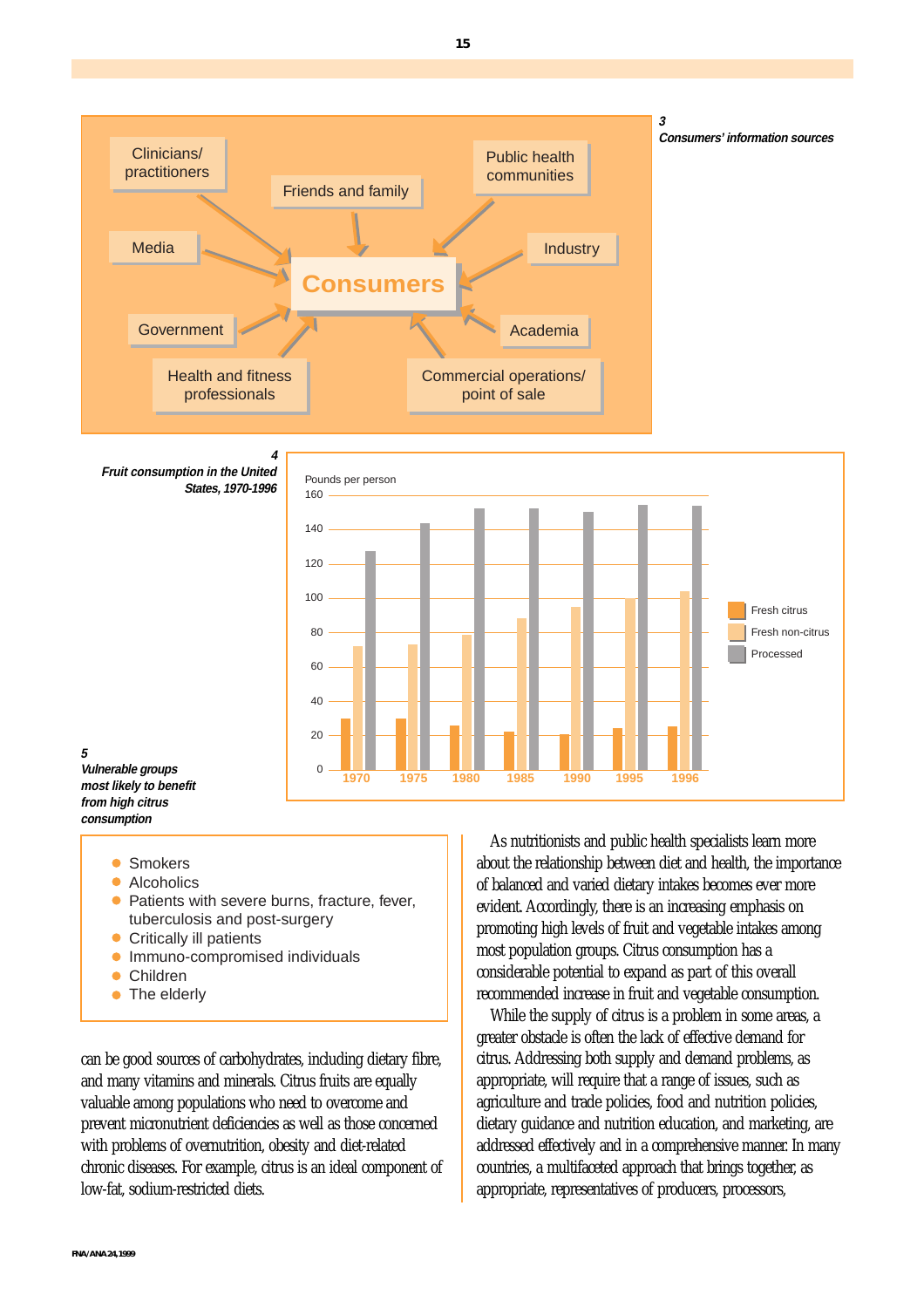importers, retailers and consumers with nutritionists and public health specialists can have a significant impact on citrus consumption. Given that increasing the consumption of citrus benefits both producers and consumers, building effective partnerships to that end should not be difficult and would be an invaluable investment in the nutritional wellbeing and health of the population. ◆

#### **REFERENCES**

- **Bandura, A.** 1986. *Social foundation of thought and action: a social cognitive theory*. Englewood Cliffs, NJ, USA, Prentice-Hall.
- **Block, G., Patterson, B. & Subat, A.** 1992. Fruit, vegetable, and cancer prevention: a review of the epidemiological evidence. *Nutrition and cancer,* 18(1): 1-29.
- **Bloom, H.** 1998. Determinants of plasma homocysteine. *American Journal of Clinical Nutrition*, 67: 188-189.
- **Carpenter, K.** 1986. *The history of scurvy and vitamin C*. Cambridge, UK, Cambridge University Press.
- **Centers for Disease Control and Prevention**. 1992. Recommendations for the use of folic acid to reduce the number of cases of spina bifida and other neural tube defects*. Morbidity and Mortality Weekly Report (MMWR),* 41(RR-14): 1-7 (Review).
- **Cleveland, L., Goldman, J. & Borrud, L.** 1996. *Results from USDA's 1994 Continuing Survey of Food Intakes by Individuals and 1994 Diet and Health Knowledge Survey*, p. 1-68. Riverdale, Md., USA, USDA.
- **Contento, I.** 1995. The effectiveness of nutrition education and implications for nutrition education, policy, programs, and research: a review of research. *J. Nutr. Educ.,* 27: 277-418.
- **Fleming, D., Jacques, P., Dallal, G., Tucker, K., Wilson, P. & Wood, R.** 1998. Dietary determinants of iron stores in a free living elderly population: The Framingham Heart Study. *American Journal of Clinical Nutrition,* 67: 722-733.
- **FMI.** 1998. *Trends in the United States.* Washington, DC, Food Marketing Institute.
- **Gershoff, S.** 1993. Vitamin C (ascorbic acid): new roles, new requirements? *Nutrition Reviews,* 51(11): 313-326.

**Gutherie, H. & Picciano, M.** 1995. *Human nutrition*. St Louis, MO, USA, Mosby.

**Harats, D., Chevion, S., Nahir, M., Norman, Y., Sagee, O. & Berry, B.** 1998. Citrus fruit supplementation reduces lipoprotein oxidation in young men ingesting a diet high in saturated fat: presumptive evidence for an interaction between vitamins C and E *in vivo. American Journal of Clinical Nutrition*, 67: 240-245.

**Hatch, G.** 1995. Asthma, inhaled oxidants, and dietary

antioxidants. *American Journal of Clinical Nutrition*, 61(suppl): 625S-630S.

- **Jacques, P., Taylor, A., Hankinson, S., Willet, W., Mahnken, B., Lee, Y., Vaid, K. & Lahav, M.** 1997. Long-term vitamin C supplement use and prevalence of early age-related lens opacities*. American Journal of Clinical Nutrition*, 66: 911- 916.
- **Nestle, M.** *et al.*, 1998. Behavioral and social influences on food choice. *Nutrition Reviews*, 56(5, Part II): S50-S74.
- **New, S., Bolton-Smith, C., Grubb, D. & Reid, D.** 1997. Nutritional influences on bone mineral density; a cross-sectional study in premenopausal women. *American Journal of Clinical Nutrition*, 65: 1831-1839.
- **Ortega, R., Requejo, A., Andres, P., Lopez-Sobaler, A., Quintas, M., Redondo, R., Navia, B. & Rivas, T.** 1997. Dietary intake and cognitive function in a group of elderly people*. American Journal of Clinical Nutrition*, 66: 803-809.
- **Putnam, J. & Allshouse, J.** 1997. *Food consumption, prices, and expenditures*. Washington, DC, Economic Research Service, USDA.
- **Steinmetz, K. & Potter, J.** 1991. Vegetables, fruit, and cancer, II. Mechanisms*. Cancer Causes and Control*, 2: 427-442.
- **Tucker, K., Selhub, J., Wilson, P. & Rosenberg, I.** 1996. Dietary pattern relates to plasma folate and homocysteine concentrations in the Framingham Heart Study*. Journal of Nutrition*, 126: 3025-3031.
- **United States National Academy of Sciences, Food and Nutrition Board.** 1989. *Diet and health: implications for reducing chronic disease risk*. Washington, DC, National Academy Press.
- **United States National Academy of Sciences, Food and Nutrition Board.** 1990. *Recommended dietary allowances*. Washington, DC, National Academy Press. Tenth ed.
- **USDA.** 1996. *Dietary Guidelines for Americans*. Washington, DC, Government Printing Office.
- **USDA.** 1997. *World Horticultura; trade and US export*. Washington, DC.
- **Whitney, E. & Rolfes, S.** 1999. *Understanding nutrition*. Belmont, Ca., USA, West/Wadsworth. Eighth ed. (ed. W. Rolfes). ◆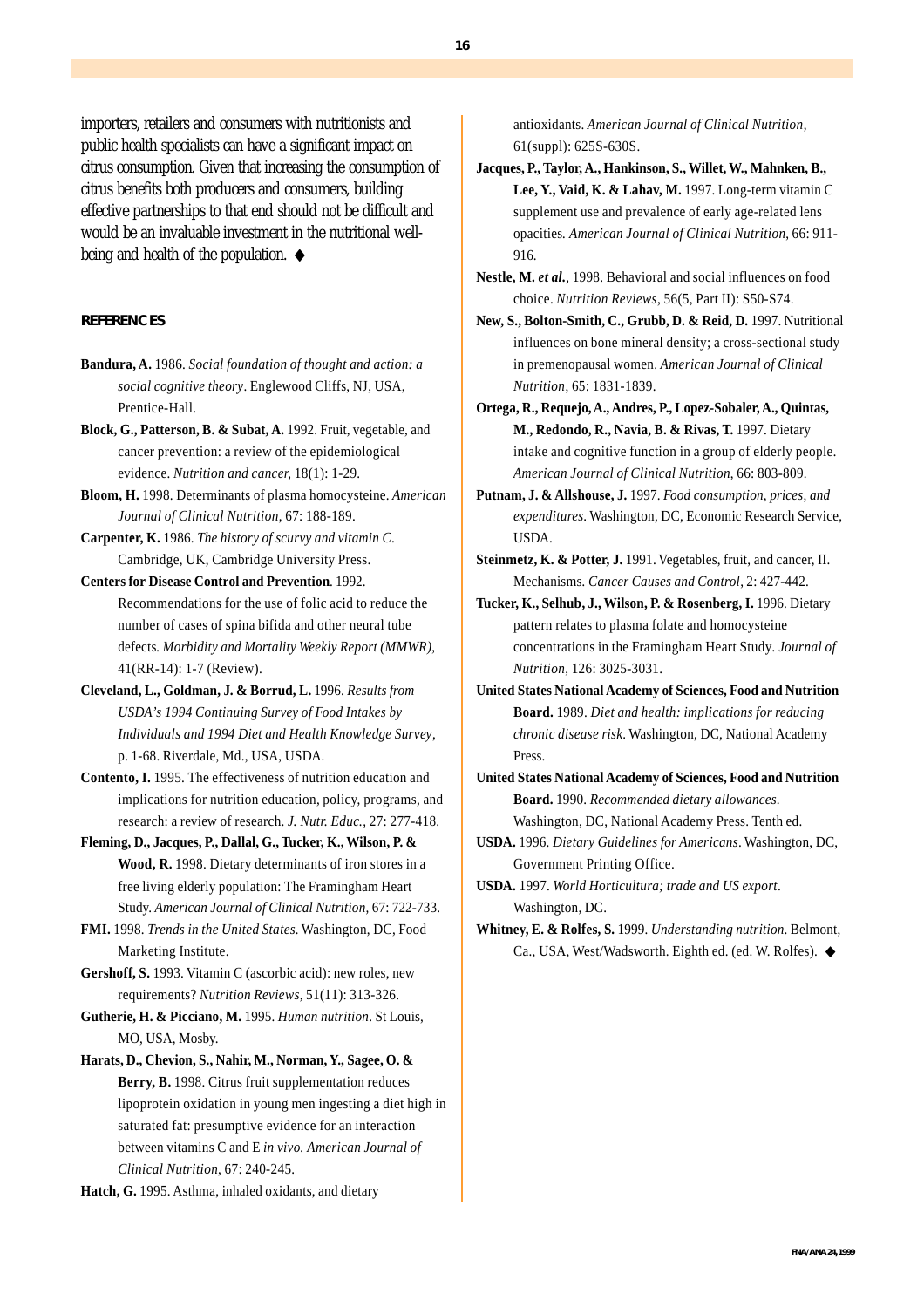## **Summary/Résumé/Resumen**

**The nutritional and health benefits of citrus fruits**

Public health workers and nutritionists generally encourage the consumption of citrus fruits and juices. The nutrient and non-nutrient factors in citrus promote health and may provide protection against a number of illnesses. Citrus fruits contain carbohydrate, fibre, vitamin C, potassium, folate, calcium, thiamin, niacin, vitamin B<sub>8</sub>, phosphorus, magnesium, copper, ribotlavin, pantothenic acid and a variety of phytochemicals. In this article, the history of knowledge about citrus fruit is reviewed and current research is described. There is scientific evidence that citrus consumption may help to reduce the risk of cancer, cardiovascular disease, anaemia, birth defects and cataracts. Citrus fruits are equally valuable among populations who need to overcome and prevent micronutrient deficiencies as well as those concerned with problems of overnutrition, obesity and diet-related chronic diseases. Surveys in many countries show that citrus intakes are often low. Food preferences, learning history, cultural values, perceptions, attitudes and societal factors, such as the media and advertising, as well as availability and variety, all play a role in determining food choice. Among the barriers to consumption of citrus are high cost, fear of harmful pesticides and quick spoilage. The elderly, the poor and the critically ill may have inadequate access to fresh food and often consume very little citrus fruit and juices. In the past 20 years, greater health-consciousness, the desire for convenience foods, and rising incomes have increased the demand for citrus. The potential for citrus consumption to increase as part of the overall recommended increase in fruit and vegetable consumption is considerable.

# **Les bienfaits des agrumes pour notre nutrition et notre santé**

Les agents de santé publique ainsi que les nutritionnistes encouragent, de manière générale, la consommation des agrumes et de leurs jus. En effet, les éléments nutritifs et non nutritifs contenus dans les agrumes entretiennent la santé, et on leur attribue des vertus protectrices contre un certain nombre de maladies. Les agrumes contiennent des glucides, des fibres, de la vitamine C, du potassium, de l'acide folique, du calcium, de la thiamine, de la niacine, de la vitamine B<sub>6</sub>, du phosphore, du magnésium, du cuivre, de la riboflavine, de l'acide pantothénique ainsi qu'une vaste gamme de composantes phytochimiques. Le présent article retrace l'acquisition des connaissances à propos des agrumes et fait le point des recherches actuelles. Selon les observations scientifiques, la consommation d'agrumes pourrait contribuer à réduire le risque de cancer, de maladies cardiovasculaires, d'anémies, d'anomalies congénitales et de cataractes. En outre, les agrumes offrent un apport précieux aux populations qui doivent surmonter ou prévenir des carences en micronutriments, ainsi qu'aux groupes vulnérables aux problèmes de surnutrition, d'obésité et de maladies chroniques liées au régime alimentaire. Or, des enquêtes conduites dans de nombreux pays montrent que la consommation d'agrumes est souvent faible. Les préférences alimentaires, les précédents, les valeurs, les perceptions et les attitudes culturelles ainsi que les facteurs influant sur le corps social tels que les médias, la publicité ainsi que la disponibilité et la variété, sont tous des éléments qui concourent à déterminer les choix alimentaires. À noter, parmi les obstacles à la consommation d'agrumes: leur coût élevé et leur détérioration rapide et la crainte des pesticides toxiques. Les personnes âgées, les économiquement faibles et les personnes très malades sont souvent mal placés pour se procurer de la nourriture fraîche, et leur consommation d'agrumes et de jus d'agrumes est donc souvent très faible. Au cours des 20 dernières années, une meilleure sensibilisation à l'égard de la santé, conjuguée au désir de consommer des aliments à préparation rapide et à l'augmentation des revenus ont contribué à l'accroissement de la demande d'agrumes. Il y a donc, en matière d'augmentation de la consommation des agrumes, un potentiel considérable qui s'inscrit dans le droit fil de la recommandation d'augmentation générale de la consommation de fruits et de légumes.

**Efectos beneficiosos de los frutos cítricos en la nutrición y la salud**

Los agentes de salud pública y los nutricionistas por lo general estimulan el consumo de frutos cítricos y de los zumos que se extraen de ellos. Los elementos nutrientes y no nutrientes de los cítricos favorecen el buen estado de salud y los protegen contra diversas enfermedades. Los frutos cítricos contienen carbohidratos, fibra, vitamina C, potasio, folato, calcio, tiamina, niacina, vitamina B $_{\rm g}$ , fósforo, magnesio, cobre, riboflavina, ácido pantoténico y diversos productos secundarios de plantas. En el artículo se examina